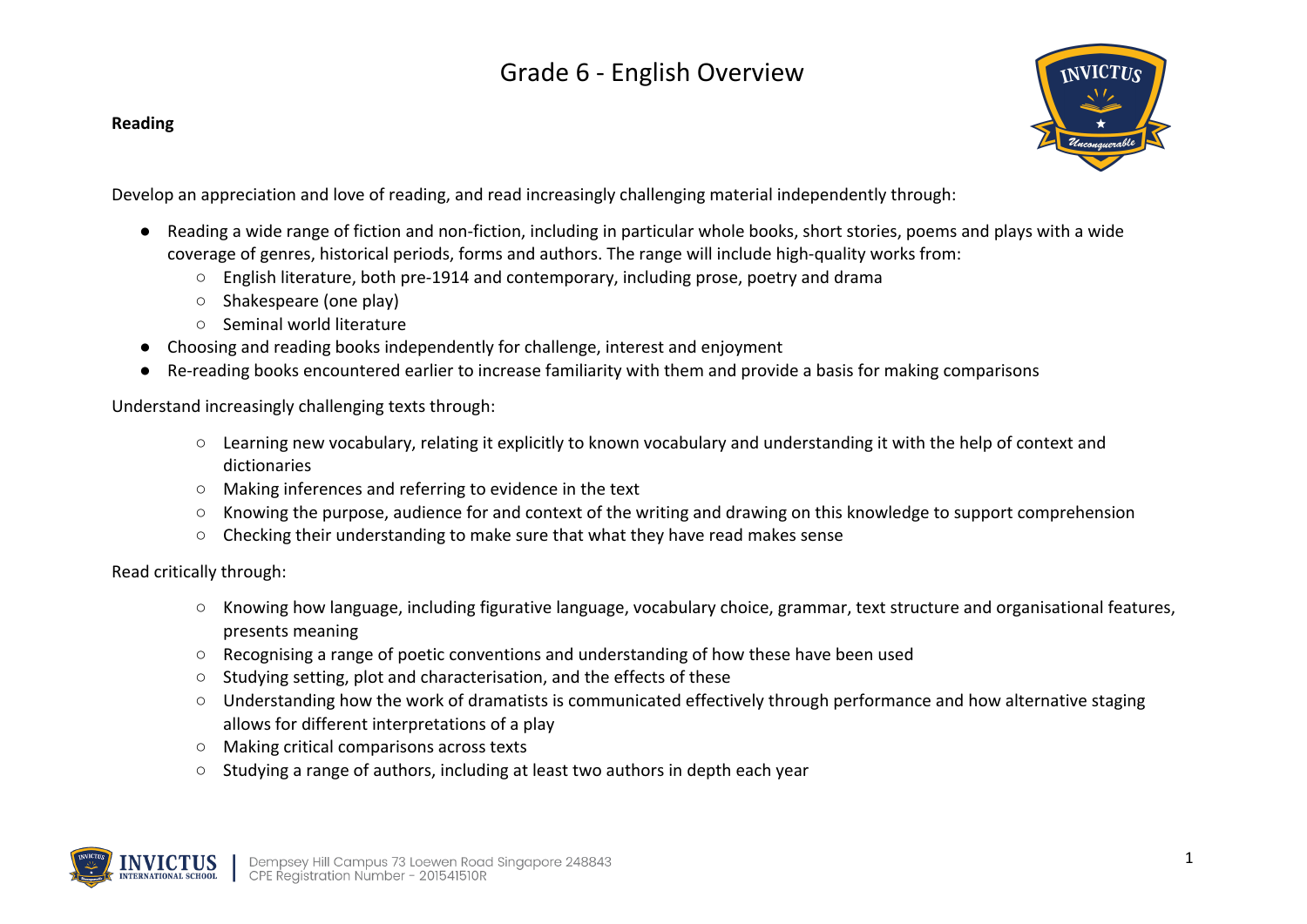## Grade 6 - English Overview



### **Writing**

Write accurately, fluently, effectively and at length for pleasure and information through:

- Writing for a wide range of purposes and audiences, including:
	- well-structured formal expository and narrative essays
	- stories, scripts, poetry and other imaginative writing
	- notes and polished scripts for talks and presentations
	- a range of other narrative and non-narrative texts, including arguments, and personal and formal letters
- Summarising and organising material, and supporting ideas and arguments with any necessary factual detail
- Applying their growing knowledge of vocabulary, grammar and text structure to their writing and selecting the appropriate form
- Drawing on knowledge of literary and rhetorical devices from their reading and listening to enhance the impact of their writing
- Plan, draft, edit and proofread through:
	- Considering how their writing reflects the audiences and purposes for which it was intended
	- Amending the vocabulary, grammar and structure of their writing to improve its coherence and overall effectiveness
	- Paying attention to accurate grammar, punctuation and spelling; applying the spelling patterns and rules

#### **Grammar and Vocabulary**

- Consolidate and build on their knowledge of grammar and vocabulary through:
	- Extending and applying the grammatical knowledge learned in Grade 5
	- Studying the effectiveness and impact of the grammatical features of the texts they read
	- Drawing on new vocabulary and grammatical constructions from their reading and listening, and using these consciously in their writing and speech to achieve particular effects
	- Knowing and understanding the differences between spoken and written language, including differences associated with formal and informal registers, and between Standard English and other varieties of English
	- Using Standard English confidently in their own writing and speech
	- Discussing reading, writing and spoken language with precise and confident use of linguistic and literary terminology